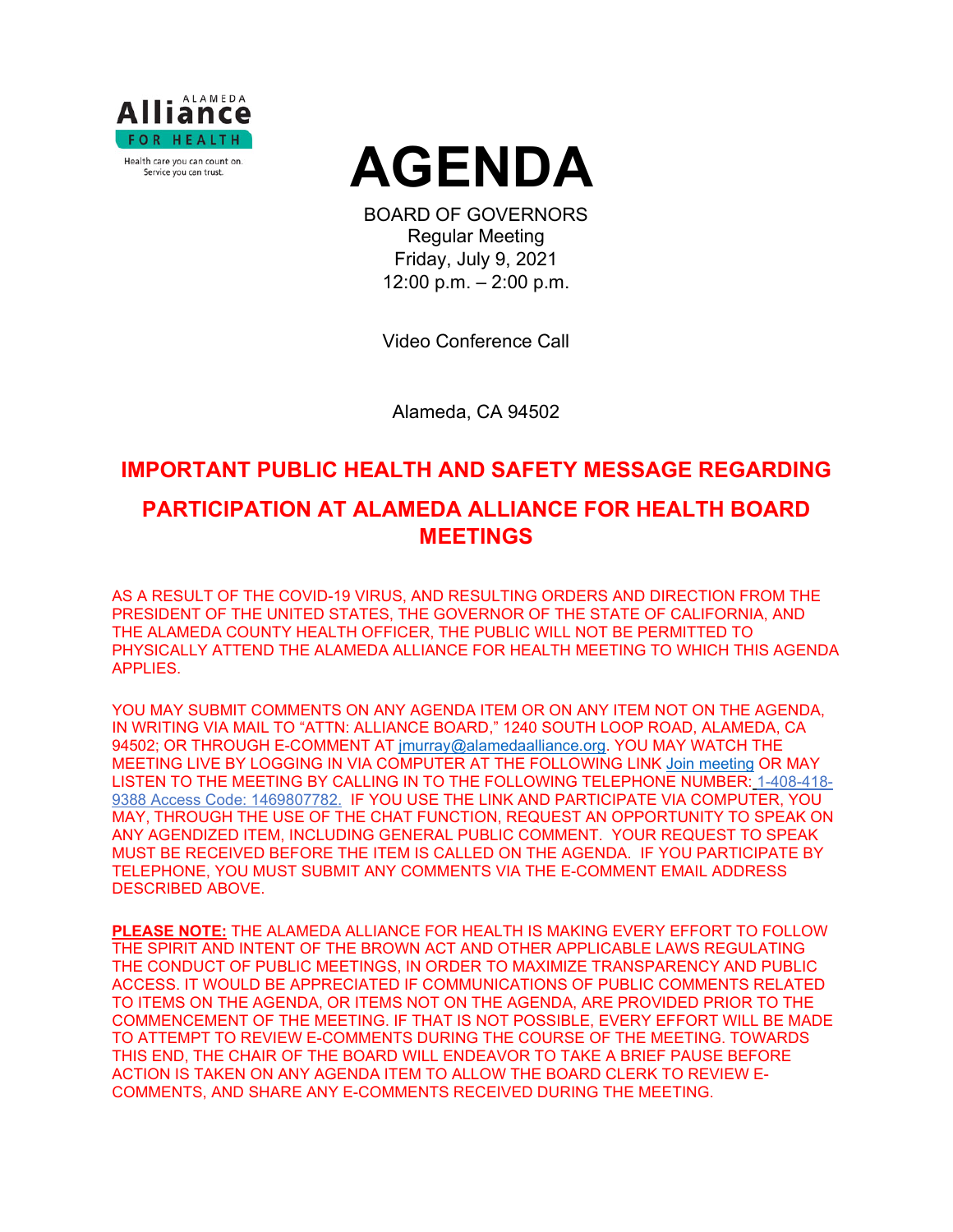#### **1. CALL TO ORDER**

*(A regular meeting of the Alameda Alliance for Health Board of Governors will be called to order on July 9, 2021, at 12:00 p.m. in Alameda County, California, by Dr. Evan Seevak, Presiding Officer. This meeting to take place by video conference call.)*

## **2. ROLL CALL**

## **3. AGENDA APPROVAL OR MODIFICATIONS**

### **4. INTRODUCTIONS**

#### **5. CONSENT CALENDAR**

*(All matters listed on the Consent Calendar are to be approved with one motion unless a member of the Board of Governors removes an item for separate action. Any consent calendar item for which separate action is requested shall be heard as the next Agenda item.)*

- **a) JUNE 11, 2021 BOARD OF GOVERNORS MEETING MINUTES**
- **b) JULY 6, 2021 FINANCE COMMITTEE MEETING MINUTES**
- **c) 2020 QUALITY IMPROVEMENT – PROGRAM EVALUATION**
- **d) 2021 QUALITY IMPROVEMENT – PROGRAM DESCRIPTION**
- **e) 2021 CULTURAL AND LINGUISTIC – PROGRAM DESCRIPTION**
- **6. BOARD MEMBER REPORTS**
	- **a) COMPLIANCE ADVISORY COMMITTEE**
	- **b) FINANCE COMMITTEE**
	- **c) STRATEGIC PLANNING COMMITTEE**
- **7. CEO UPDATE**
- **8. BOARD BUSINESS**
	- **a) REVIEW AND APPROVE MAY 2021 MONTHLY FINANCIAL STATEMENTS**
	- **b) REVIEW AND APPROVE RESOLUTION 2021-13 BOARD MEMBER (MARTY LYNCH) TO THE AT LARGE HEALTH SERVICES FOR SENIORS AND PERSONS WITH DISABILITIES MEMBER SEAT**
	- **c) CALAIM PROGRESS REPORT: IN-LIEU OF SERVICES**
- **9. STANDING COMMITTEE UPDATES**
	- **a) PEER REVIEW AND CREDENTIALING COMMITTEE**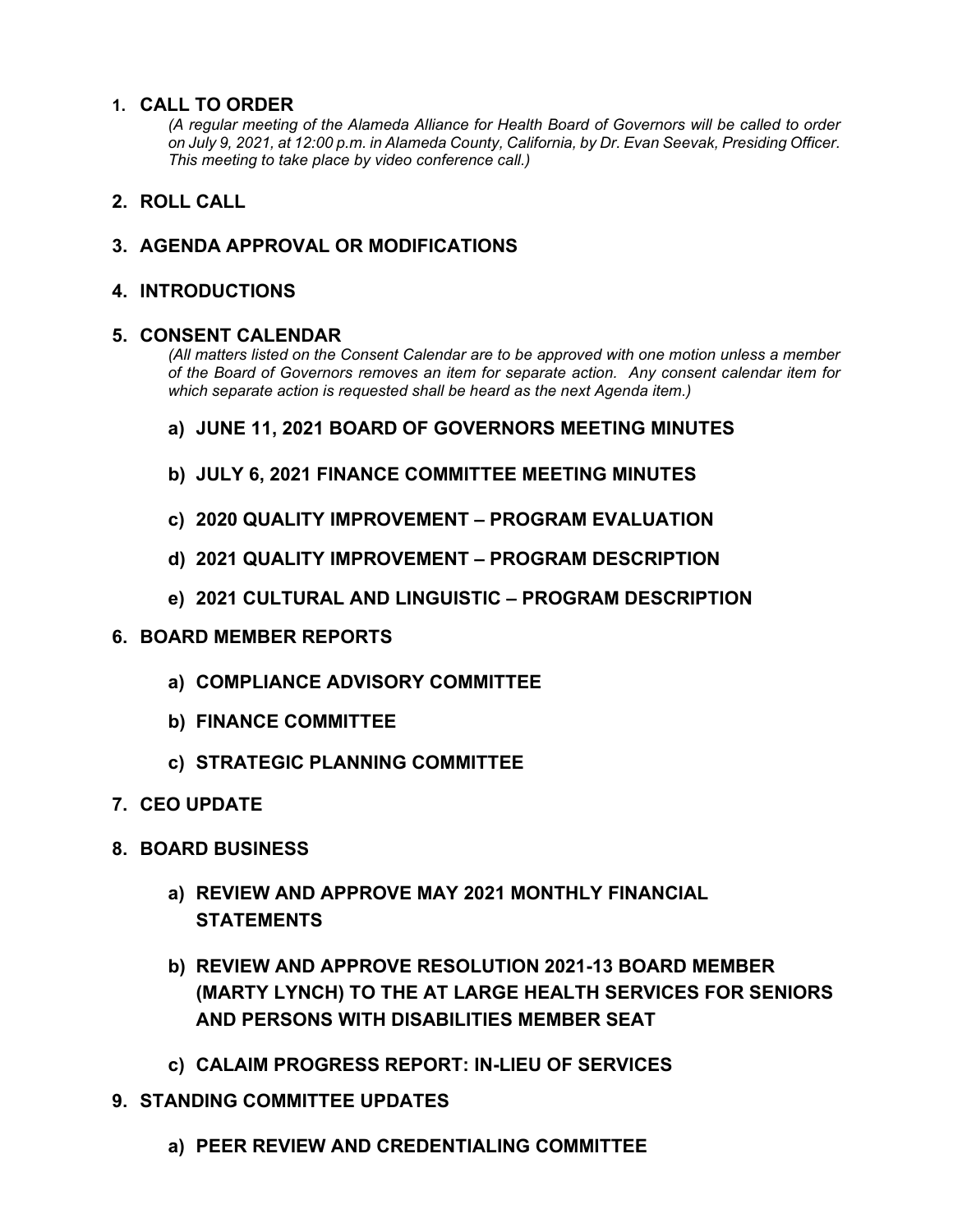## **b) PHARMACY AND THERAPEUTICS COMMITTEE**

## **c) CONSUMER ADVISORY COMMITTEE**

#### **10.STAFF UPDATES**

### **11.UNFINISHED BUSINESS**

- **a) TELEHEALTH UTILIZATION AND COST REPORT UPDATE**
- **b) INTERPRETER SERVICES UTILIZATION AND COST REPORT UPDATE**
- **c) VACCINATION RATES FOR MEMBERS NOT VACCINATED COMPARED TO HEALTH UTILIZATION**
- **d) ENHANCED CARE MANAGEMENT – CASE MANAGEMENT AND WHOLE PERSON CARE SUMMARY OF REVENUE AND EXPENSE**

## **12.STAFF ADVISORIES ON BOARD BUSINESS FOR FUTURE MEETINGS**

## **13. PUBLIC COMMENT (NON-AGENDA ITEMS)**

#### **14.ADJOURNMENT**

## **NOTICE TO THE PUBLIC**

The foregoing does not constitute the final agenda. The final agenda will be posted no later than 24 hours prior to the meeting date.

The agenda may also be accessed through the Alameda Alliance for Health's Web page at

#### **NOTICE TO THE PUBLIC**

**At 1:45 p.m.,** the Board of Governors will determine which of the remaining agenda items can be considered and acted upon prior to 2:00 p.m. and will continue all other items on which additional time is required until a future Board meeting. All meetings are scheduled to terminate at 2:00 p.m.

The Board meets regularly on the second Friday of each month. Due to Shelter in Place, this meeting is a conference call only. Meetings begin at 12:00 noon unless otherwise noted. Meeting agendas and approved minutes are kept current on the Alameda Alliance for Health's website at [www.alamedaalliance.org.](http://www.alamedaalliance.org/)

An agenda is provided for each Board of Governors meeting, which lists the items submitted for consideration. Prior to the listed agenda items, the Board may hold a study session to receive information or meet with another committee. A study session is open to the public; however, no public testimony is taken, and no decisions are made. Following a study session, the regular meeting will begin at 12:00 noon. At this time, the Board allows oral communications from the public to address the Board on items NOT listed on the agenda. Oral comments to address the Board of Governors are limited to three minutes per person.